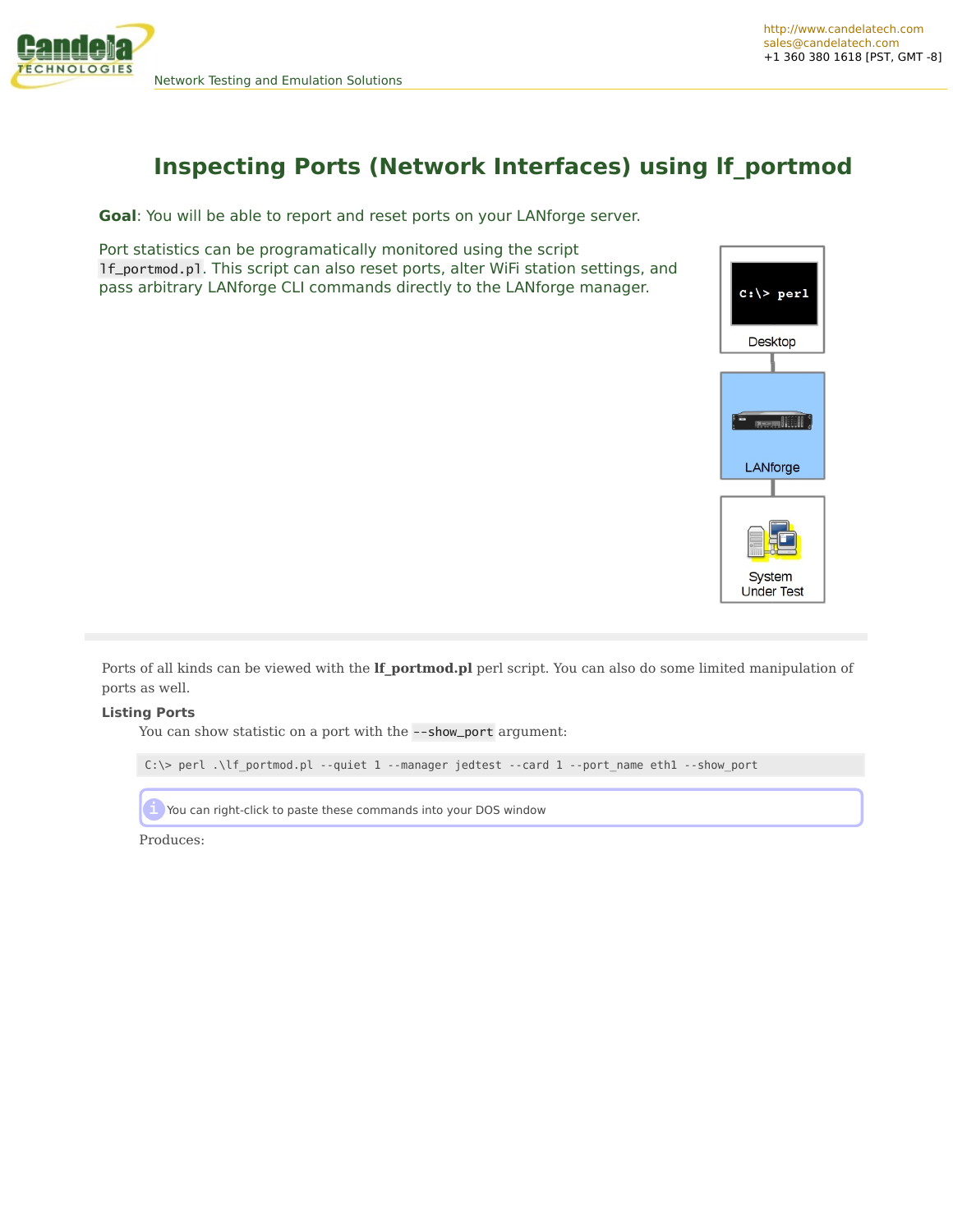

## **Listing Port Attributes**

Individual port attributes can also be shown, which often makes automating reporting easier.

perl .\lf\_portmod.pl --manager jedtest --card 1 --quiet 1 --port\_name eth1 --show\_port "RxDrop,Rxp,IP"

Produces:

| IP: 10.26.1.2<br>RxDrop: 0<br>Rxp: 605725                                         | c:\Program Files (x86)\LANforge-Server\scripts>perl .\lf_portmod.pl --manager jedtest --card 1 --quiet 1 --port_name eth1 --show_por<br>"RxDrop, Rxp, IP" |  |  |  |  |  |  |  |  |
|-----------------------------------------------------------------------------------|-----------------------------------------------------------------------------------------------------------------------------------------------------------|--|--|--|--|--|--|--|--|
|                                                                                   | c:\Program Files (x86)\LANforge-Server\scripts>                                                                                                           |  |  |  |  |  |  |  |  |
| Consider that is a lot of text to type. If we want, we can reformat that command. |                                                                                                                                                           |  |  |  |  |  |  |  |  |
|                                                                                   |                                                                                                                                                           |  |  |  |  |  |  |  |  |

**i** Long DOS commands and be continued on the next line with the  $\vert \uparrow \vert$  character.

```
perl .\lf portmod.pl --manager jedtest ^
--card 1 --quiet 1 --port name ethl \hat{ }--show_port "RxDrop,Rxp,IP"
```
Produces the same output:

| Arc:\Proqram Files (x86)\LANforge-Server\scripts>perl .\lf_portmod.pl --manager jedtest \ال<br>More? --card 1 --quiet 1 --port_name eth1 ^<br>More? --show_port "RxDrop, Rxp, IP"<br>IP: 10.26.1.2<br>RxDrop: 0<br>Rxp: 605726 |  |  |
|--------------------------------------------------------------------------------------------------------------------------------------------------------------------------------------------------------------------------------|--|--|
| c:\Program Files (x86)\LANforge-Server\scripts>                                                                                                                                                                                |  |  |
|                                                                                                                                                                                                                                |  |  |

#### **Loading a test scenario**

Saved test scenarios are often referred to as 'databases'

lf\_portmod.pl --load day\_238

This matches the same database name seen in the *Status* tab database dropdown.